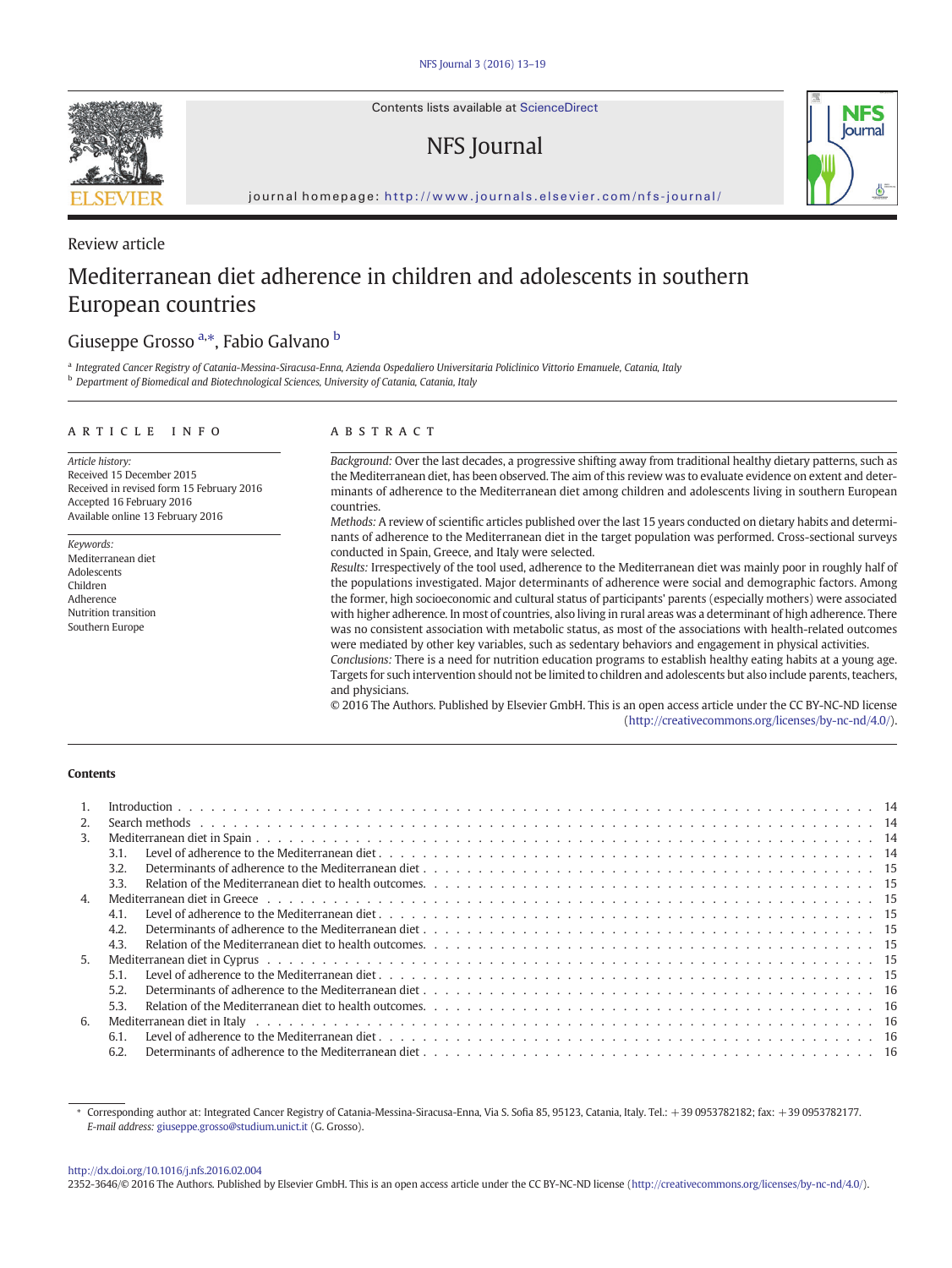| ,我们也不会有什么。""我们的人,我们也不会有什么?""我们的人,我们也不会有什么?""我们的人,我们也不会有什么?""我们的人,我们也不会有什么?""我们的人 |  |
|----------------------------------------------------------------------------------|--|

#### 1. Introduction

Modern strategies in research on nutrition not just focus on the role of individual nutrients or foods but also aim to measure the relationship between whole diets and health [1–[3\].](#page-4-0) Over the last 20 years, a large body of literature explored and demonstrated the beneficial effects of the Mediterranean dietary pattern over a number of health outcomes [\[4\].](#page-4-0) This dietary pattern refers to the traditional eating habits adopted by individuals living in the regions of the Mediterranean basin during the 1960s [\[5\].](#page-5-0) Despite with differences across countries, the key features of the Mediterranean diet were the following: (i) high consumption of fruits, vegetables, legumes, and cereals, as main source of fiber and antioxidant compounds; (ii) moderate consumption of fish, nuts, and olive oil as main sources of fats (primarily monounsaturated and polyunsaturated fatty acids [MUFA and PUFA]); (iii) low consumption of red meat and sweets, as sources of trans- and saturated fatty acids; (iv) moderate consumption of wine (mainly red), which contain moderate amount of alcohol and rich in polyphenols. The Mediterranean diet has demonstrated mainly benefits against cardiovascular disease (CVD) [\[6\]](#page-5-0), which may depend on the benefits toward metabolic diseases [\[7,8\].](#page-5-0) Besides a decreased risk of cardiovascular risk factors, several components of the diet may exert direct effects also on cancer prevention [\[9,10\].](#page-5-0) The overall result of current research on this topic is that higher adherence to Mediterranean diet may affect chronic disease morbidity and increase life expectancy [\[11\]](#page-5-0).

It is surprising that individuals living in countries supposed to adopt a traditional Mediterranean dietary pattern are those mostly affected by high prevalence of overweight and obesity. Globalization and urbanization have been considered, at least in part, responsible for the phenomenon of nutrition transition [\[12\]](#page-5-0). This process, which is generally referred as "Westernization" of the diet, is particularly evident among the younger generations. Modernization of the society implies a number of unhealthy lifestyle habits, not just limited to modification of food preferences toward "junk" foods, but also relative to sedentary activities (computer and television use), leading to an overall imbalance between energy intake and expenditure [\[13\]](#page-5-0). The aim of this narrative review is (i) to examine existing evidence reporting the level of adherence to the Mediterranean diet among children and adolescents living in southern European countries, (ii) to explore potential determinants of adherence, and (iii) to evaluate whether an association with metabolicrelated health outcomes exist.

#### 2. Search methods

A review of scientific articles published over the last 15 years conducted on dietary habits and determinant of adherence to the Mediterranean diet in children and adolescents living in southern European countries was performed. Key terms, such as "Mediterranean diet," "adolescents," "children," "Spain," "Greece," "Italy," and "Europe," were used to identify representative cross-sectional surveys conducted in the main countries of interest. Studies were reviewed only whether they reported a measure of level of adherence to the Mediterranean diet (irrespectively of the tool used). Potential determinants and association with body mass index (BMI) status or any other metabolic-related outcomes were also discussed, whether reported.

#### 3. Mediterranean diet in Spain

#### 3.1. Level of adherence to the Mediterranean diet

Several surveys have been conducted in Spain over the last 15 years, involving the whole country as well as localized specific areas. Among the most important, the EnKid study was the first [\[14\]](#page-5-0). Conducted in the 2000, authors developed and tested the Mediterranean Diet Quality Index for children and adolescents (KIDMED), a tool to evaluate the level of adherence to the Mediterranean diet in young populations [\[15\]](#page-5-0). The rationale behind the KIDMED index relied on the principles characterizing the Mediterranean dietary pattern. The index ranged from 0 to 12 points based on a 16-question test. Questions indicating food components not in line with the Mediterranean diet (fastfood, skip breakfast, sweets, baked goods) were assigned a value of  $-1$ , those indicating foods that characterize this dietary pattern (fruit and vegetable, fish, pulses, pasta, cereals, nuts, olive oil, and dairy products) were assigned  $+1$ . The sums of the values obtained were classified into three levels:  $(1)$  > 7, optimal Mediterranean diet;  $(2)$  4–7, improvement needed to adjust intake to Mediterranean patterns; and  $(3)$  < 4, very low diet quality. The findings derived from EnKid study showed for the first time the changes in dietary habits and nutritional status that have occurred in Spain over the last decades, especially among children and adolescents. Very low KIDMED score was found for 4.2% of the sample, 49.4% demonstrated intermediate adherence, and 46.4% had high index results. Among other dietary information, energy consumption was more than 2000 kcal in males and roughly 1700 kcal in females, total fat as a percentage of total energy intakes was 39.8% and 13.4% for saturated fat [\[14\]](#page-5-0). The KIDMED score demonstrated to capture the high nutritional quality of the Mediterranean Diet, including an enhanced nutritional adequacy for calcium, iron, magnesium, vitamin B6, vitamin C, and A [\[16\].](#page-5-0) Pastries and sausages represented the strongest contributors to the dietary energy density while fruits and vegetables were the lowest.

In two surveys conducted on 8- to 16-year-old population living in Granada (southern Spain) from 2002 to 2005 [\[17\]](#page-5-0) and from 2005 to 2006 [\[18\]](#page-5-0), the authors found that the mean energy intake of the study population was higher than the mean theoretical energy expenditure calculated using equations proposed for these ages by the FAO/WHO, with protein, and lipid intake more than double than expected while mineral salts intake was inadequate [\[17\]](#page-5-0). The mean KIDMED index score of this population was classified as average-good by the authors. Compared with the EnKid study population, children, and adolescents of Granada consumed similar amount of pasta, rice, breakfast milk products, yoghurt, and cheeses, but higher of fruit, cereals, cereal products, and vegetables, while the percentage consuming adequate amounts of fish was almost half. However, a majority of individuals was consuming olive oil, consistent with other findings in southern Spain, where it is strongly embedded in sociocultural traditions [\[17\].](#page-5-0)

Another group of studies have been conducted in 1231 adolescents living in the Balearic Islands, western Mediterranean Sea. [\[19\]](#page-5-0). Less than 25% of participants met the 2010 nutritional objectives for the Spanish population for dietary fiber, folate, iodine, total fat, SFA, PUFA, total carbohydrates, and fruits and vegetables. However, females showed better compliance with the recommendations for PUFA, cholesterol, and vegetables than did males, but the former also showed lower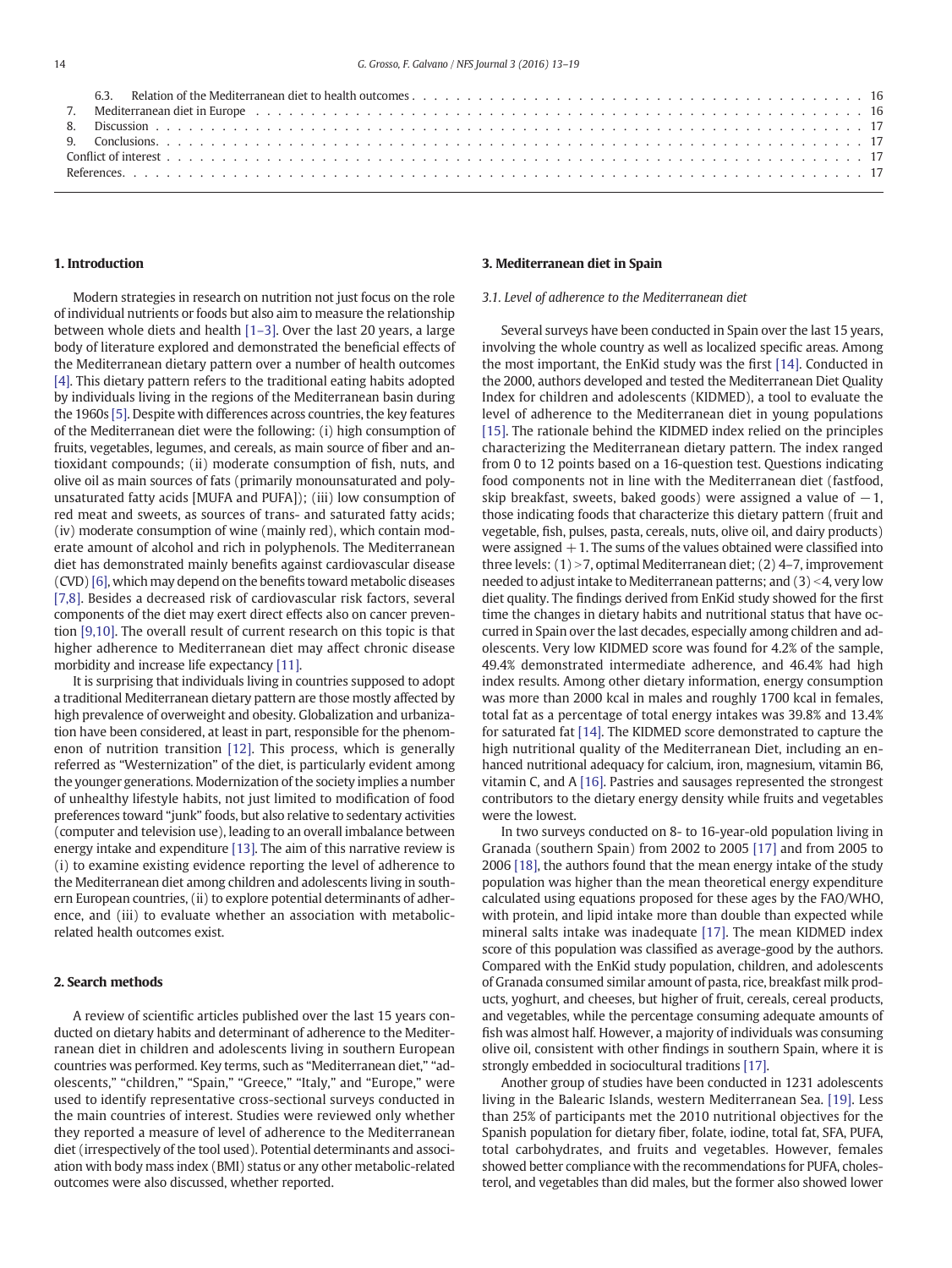compliance to achieve the recommended intakes of micronutrients, total fat, and MUFA than the latter [\[20\].](#page-5-0) These findings reflected somehow the attitude to adhere to the Mediterranean dietary pattern. Most of participants reached an average adherence to the Mediterranean diet assessed by a score developed by Trichopoulou et al. [\[21\]](#page-5-0). Girls were more likely to be adherent than boys, with an increasing trend of adherence with age more pronounced in males than in females, for which the percentage of adherence was similar in all age-groups [\[22\].](#page-5-0) Intakes of functional dietary components like vitamin E, vitamin C, carotene, and dietary fiber were significantly higher among adolescents with high adherence to the Mediterranean diet [\[22\]](#page-5-0). The consumption of fruit juice, fiber-rich bread/cookies, cereal bars, fish, and soya milk was higher among adolescents with high Mediterranean diet adherence, while the consumption of milk, probiotics, breakfast cereals, and infusions was higher among adolescents lower adherent. Daily intakes of functional dietary components from plant foods (dietary fiber, vitamins C and E, carotene, and folic acid) were higher among adolescents with high Mediterranean diet adherence [\[22\]](#page-5-0). More active boys and girls consumed frequently breakfast cereals and fresh fruit and yogurt. Sedentary behaviors were associated to age and time spent on media screen and homework, and inversely related to adherence to Mediterranean diet [\[23\]](#page-5-0).

#### 3.2. Determinants of adherence to the Mediterranean diet

Significant predictors of adherence to the Mediterranean diet found in the EnKid study were socioeconomic level and mother's education. Interestingly, differences were also observed for adherence by resident population size, with participants living in large cities showing higher adherence to the Mediterranean diet than others [\[15\].](#page-5-0) Level of adherence to the Mediterranean diet in adolescents living in the Balearic Islands was influenced by mother's education, especially among those with lower healthy dietary habits. Among other determinants of adherence to the Mediterranean diet, engagement in physical activities or, conversely, spending more than 4 h per day on media screen time seemed to be the most important [\[24\].](#page-5-0)

#### 3.3. Relation of the Mediterranean diet to health outcomes

In the EnKid study, dietary energy density was associated with waist circumferences and waist-to-height ratio while the KIDMED score was inversely related with all the previous parameters [\[25\]](#page-5-0). General physical inactivity was high among adolescents living in the Balearic Islands [\[26\].](#page-5-0) As well, half of the adolescents had at least one metabolic syndrome component but none had all five risk factors. The metabolic syndrome prevalence in Balearic Islands' adolescents was 5.8% according to the ATP III criteria, despite with significant differences between boys and girls (10.5% vs. 2.7%, respectively). No association was observed between sociodemographic factors and metabolic syndrome prevalence. High triglyceride level, hypertension, low HDL cholesterol level, and central obesity were the most common conditions and were significantly related with lower adherence to the Mediterranean diet [\[26\]](#page-5-0).

#### 4. Mediterranean diet in Greece

#### 4.1. Level of adherence to the Mediterranean diet

In an important study evaluating the adherence to the Mediterranean dietary pattern in a national representative sample of pediatric population conducted in Greece in 2007, only 10% out of the 1305 children and adolescents reported eating habits following the principles of the Mediterranean diet [\[27\]](#page-5-0). Lately in 2009, another study conducted at national level [the Greek Childhood Obesity (GRECO) study] examining the level of adherence to the Mediterranean diet showed even lower rates, with only 4.3% of children having an optimal KIDMED score while nearly half were classified as low adherers to the Mediterranean

diet [\[28\].](#page-5-0) Children with higher KIDMED score were more likely to consume more frequently cereals, fruits, fruit juice, vegetables, dairy products, legumes, nuts, red meat, poultry, eggs, fish, and seafood [\[28\].](#page-5-0) In the PANACEA study, another investigation conducted in the greater Athens area on 700 schoolchildren, overall adherence to the Mediterranean diet was poor [\[29\].](#page-5-0) Another study comparing anthropometric, demographic, socioeconomic, and lifestyle characteristics (such as sedentary and physical activities, dietary habits) of 525 adolescents resident of Athens  $(n = 275)$  and Heraklion, Crete  $(n = 250)$ , found that only 21% of the total sample had good adherence to the Mediterranean diet [\[30\]](#page-5-0).

#### 4.2. Determinants of adherence to the Mediterranean diet

Among the most important determinants of adherence to the Mediterranean diet, time spent in sedentary activities and parents' education were found negatively and positively associated, respectively [\[27\].](#page-5-0) Moreover, within the age range among adolescents, increased age was negatively associated with the KIDMED score. Finally, children from semi-urban areas of the country had higher KIDMED score compared with those form large urban areas [\[28\]](#page-5-0). In the PANACEA study, the high consumption of salty snacks was associated with more TV/video game viewing weekly and with poor dietary habits, including lower adherence to the Mediterranean diet [\[31\]](#page-5-0). Among other determinants, higher adherence to the Mediterranean diet was positively associated with parents' education and living with both parents, whereas negatively associated with older age, increased time spent on computer, and low physical activity [\[30\].](#page-5-0) Adolescents from Heraklion had a higher adherence than those from a big capital such as Athens, suggesting that urban environment may play a negative role in food choices [\[30\]](#page-5-0).

#### 4.3. Relation of the Mediterranean diet to health outcomes

In the GRECO study, almost one third of children were overweight, while prevalence of obesity was about 10%, higher in boys than in girls. No differences were observed between normal weight and overweighed/obese children [\[28\].](#page-5-0) Similar null association was found in another study conducted in Athens and Heraklion, Crete [\[30\]](#page-5-0).

In the PANACEA study, approximately 4 out of 10 schoolchildren were overweigh or obese and had, on average, scarce adherence to the Mediterranean diet. Adherence to the Mediterranean diet was inversely associated with children's obesity status only in families in which at least one parent was of higher educational level, but not those in which both parents were of low educational level, suggesting that parental education may play a mediating role in the beneficial effect of Mediterranean diet on children's obesity status [\[32\].](#page-5-0)

#### 5. Mediterranean diet in Cyprus

#### 5.1. Level of adherence to the Mediterranean diet

Cyprus (Republic of) is an island country in the Eastern Mediterranean Sea that shares with Greece the traditional Greek-Cypriot cuisine. A nationwide cross-sectional survey [the Cyprus Kids (CYKIDS) study] was conducted during the school year 2004–2005 in 1140 children (9–13 years old) [\[33\]](#page-5-0). The percentage of high adherers was less than 10%, whereas more than one third of the children followed a poorquality diet. The study provided evidence of the association between level of adherence to the principles of Mediterranean diet and diet quality in children. In particular, the consumption of healthy foods, such as fruits, vegetables, seafood, legumes, nuts, and olives, was higher in children who had higher KIDMED score [\[34\].](#page-5-0) A more recent study (the Leontio Lyceum ALbuminuria [LLAL] Study) examined dietary habits of 498 students (12–17 years old) finding even worse outcomes, with only 6% of participants high adherent to the Mediterranean diet while 41.9% were classified as having very low diet quality [\[35\].](#page-5-0)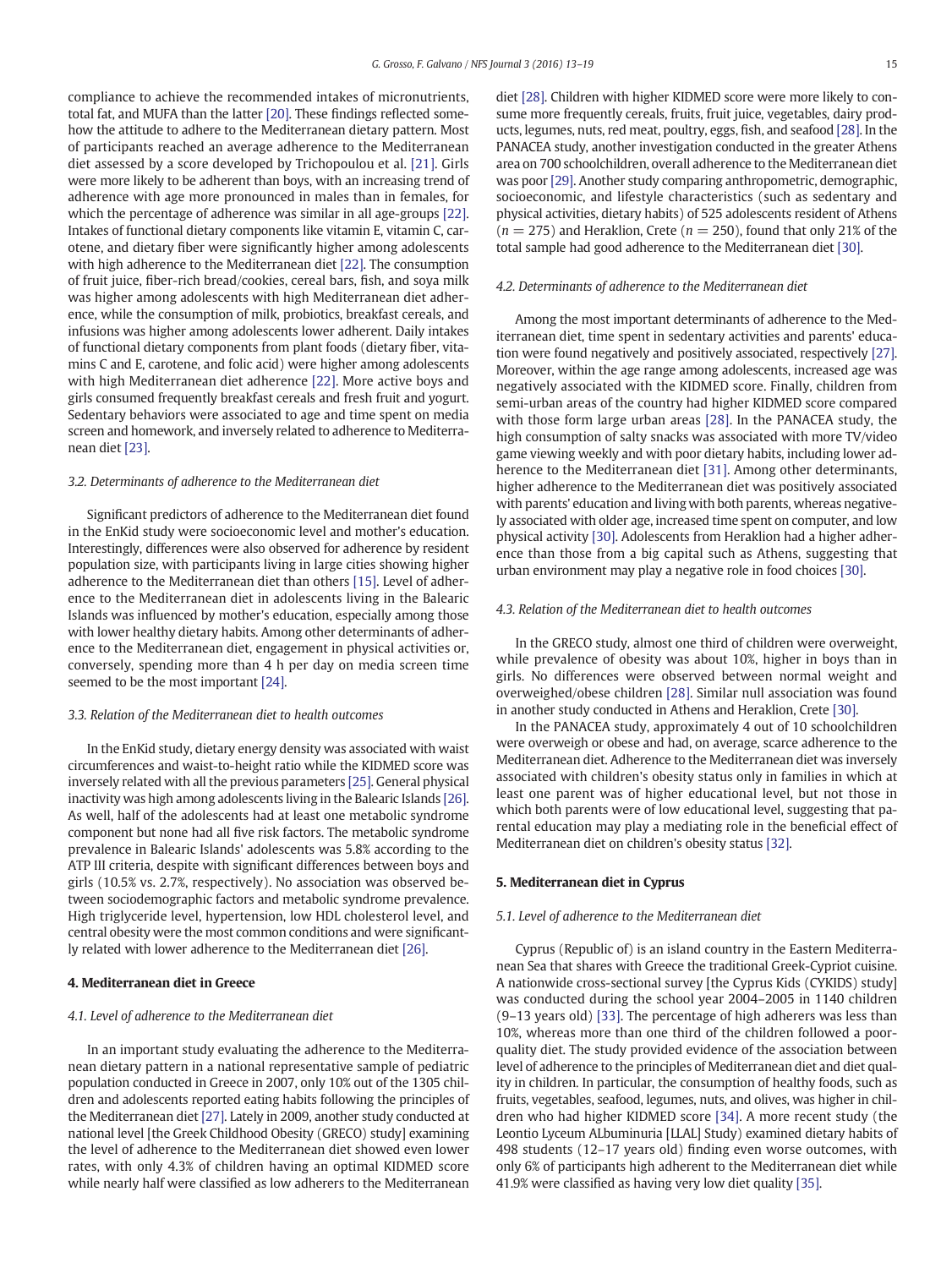#### 5.2. Determinants of adherence to the Mediterranean diet

Cypriot children living in rural areas did not differ from their counterparts in urban areas regarding their physical activity and sedentary patterns [\[36\]](#page-5-0). By contrast, the former consumed more traditional Cypriot food than the latter, being characterized by healthier eating habits, such as having more meals with the family, not eating alone, and eating less fast food. However, the magnitude of the differences reported in frequency of the consumption of all major food was attenuated after adjustment for possible confounders, including socioeconomic status [\[36\].](#page-5-0)

#### 5.3. Relation of the Mediterranean diet to health outcomes

In the CYKIDS study, roughly 1 out of 10 children had elevated BP levels [\[37\]](#page-5-0). Moreover, BMI and high frequency of eating while watching TV were positively associated with BP levels, whereas an inverse relationship was shown with the degree of adherence to the Mediterranean diet [\[37\]](#page-5-0). Besides blood pressure, higher adherence to this dietary pattern was also associated with lower BMI, despite such relations were mediated by socioeconomic status and physical activity levels, respectively [\[37,38\].](#page-5-0)

In the LLAL study, the KIDMED score was related to BMI, waist circumference, and systolic blood pressure (BP), but negatively with albumin-to-creatinine ratio, suggesting a close link of accelerated vascular damage with low adherence to this favorable diet of the Mediterranean basin [\[39\].](#page-5-0)

#### 6. Mediterranean diet in Italy

#### 6.1. Level of adherence to the Mediterranean diet

A number of surveys have studied both Northern and Southern Italian juvenile dietary habits in relation to adherence to traditional dietary patterns. A survey was conducted in 2009 as part of the ZOOM8 study involving three areas of low (North Italy), medium (Center) and high (South) prevalence of overweight and obesity [\[40\]](#page-5-0). Cluster sampling led to 1740 children involved with only 5% of the sample high adherent to the Mediterranean diet, while 62% and 32% had an average and a poor score respectively with a slight North–South trend. Regarding the characterization of the diet, the scarce consumption of fruits, vegetables, and legumes were the main reasons for low adherence to the diet [\[40\]](#page-5-0).

Another study was conducted on a convenience sample of students attending middle/high schools in similar areas (North, Center, and South Italy) and used a modified version of the method outlined by Trichopoulou et al. [\[21\]](#page-5-0) by including also fish consumption to evaluate the adherence to the Mediterranean diet [\[41\]](#page-5-0). A value of 1 was assigned to beneficial (vegetables, legumes, fruits and nuts, cereal, and fish) and detrimental components (meat, poultry, and dairy products) whether consumption was above and below the median value (according to the Italian National Food Consumption Survey 2005–06 Report), respectively. A high adherence to the Mediterranean diet was found in 14% and moderate in nearly half of the respondents. Adolescents with higher adherence assumed higher median values of carbohydrates, fiber, vitamin B6, vitamin C, folic acid, vitamin A, vitamin D, and MUFA. Respondents from Southern Italy were found to be more adherent to the Mediterranean diet (moderate or high adherence) in comparison to those from the other two areas.

Some studies have been also conducted in specific areas of the country. An individual study conducted in 2012 on a sample of 1127 adolescents recruited in high schools in Northern Italy showed that more than half participants had average adherence to the Mediterranean diet [\[42\]](#page-5-0). A cross-sectional study was based on 1135 adolescents of 13–16 years living in Sicily, one of the main Italian islands, reporting that about 10% resulted high adherent to the Mediterranean diet, more than half scored average adherence, and one forth showed scarce adherence [\[43\].](#page-5-0) Regarding nutrient adequacy, those more adherent to the

Mediterranean diet had significantly lower intake of saturated fats, sugars, and more fibers. Besides fruits and vegetables, food groups strongly related with adherence to the diet were pasta and fish, while sweets, fast foods, snacks, and sugary drinks were the less consumed among the most adherent adolescents.

#### 6.2. Determinants of adherence to the Mediterranean diet

Level of adherence to the Mediterranean diet was significantly associated with living in areas with more than 50,000 inhabitants and with maternal lower cultural levels [\[40\].](#page-5-0) Among students in northern Italy, those with lower physical activity levels and more frequent sedentary behaviors had lower adherence to the Mediterranean diet [\[42\].](#page-5-0) The major predictors of high adherence to a Mediterranean dietary pattern in southern Italy were high socioeconomic status and living in a rural area [\[43\]](#page-5-0).

#### 6.3. Relation of the Mediterranean diet to health outcomes

Considering the investigations conducted in the various geographical areas of Italy, 24% and 10% of children were overweight and obese, respectively. Poor adherence to the dietary pattern was not significantly related with BMI or gender [\[40\]](#page-5-0). Participants living in southern Italy reported generally higher mean BMI values, despite more adherent to a Mediterranean dietary pattern. A possible reason has been reported to be the scarce time dedicated in physical activities [\[41\].](#page-5-0) In investigations hold in northern Italy, only being underweight was associated with lower adherence, while being normal or overweighed/obese was not related with dietary habits [\[42\].](#page-5-0) In southern Italy, nearly half of participants were overweight or obese, especially boys [\[43\].](#page-5-0) Adolescents less adherent to the Mediterranean diet were also more likely to be overweight and obese, as well as begin less involved in physical activities.

#### 7. Mediterranean diet in Europe

The identification and prevention of dietary- and lifestyle-induced health effects in children and infants (IDEFICS) study was a population-based cohort of 16,228 children (response proportion 53.4%) aged 2–9 years conducted in eight European countries (Sweden, Germany, Hungary, Italy, Cyprus, Spain, Belgium, and Estonia) in 2007–2008 [\[44\].](#page-5-0) During two examinations, parents completed a self-administered questionnaire to assess behavioral and sociodemographic factors and a computer-based 24 h dietary recall, namely, Self-Administered Children and Infant Nutrition Assessment (SACINA). Anthropometric measures were taken at both examinations. Adherence to the Mediterranean diet was evaluated by considering median intakes for six food groups [(1) vegetables and legumes, (2) fruit and nuts, (3) cereal grains and potatoes, (4) fish products, (5) meat products, (6) dairy products, and (7) a ratio of unsaturated to saturated fats] as cutoff to assign one point whether lying above or below those foods supposed to be high or low consumed in the Mediterranean diet, respectively. The highest adherence to a Mediterranean-like dietary pattern was found in Italy (nearly half of participants) followed by central and northern European countries. By contrast, Spain and Cyprus reported the lowest level of adherence. It was found a low prevalence of high consumers of vegetables and legumes among Italian children, while Sweden was characterized by a very low prevalence of high consumers of both dairy and meat products. Italy and Cyprus were also characterized by a high prevalence of children consuming high unsaturated:saturated fat ratio, whereas the high consumption of cereal grains and potatoes characterized both the Swedish and the Estonian diets. Generally, higher adherence to the Mediterranean diet was associated with higher parents' education and income, but not consistently across countries (income was not determinant in Sweden and education was not determinant in Italy) [\[45\].](#page-5-0) Similarly, the study group found that a Mediterranean-like dietary pattern was inversely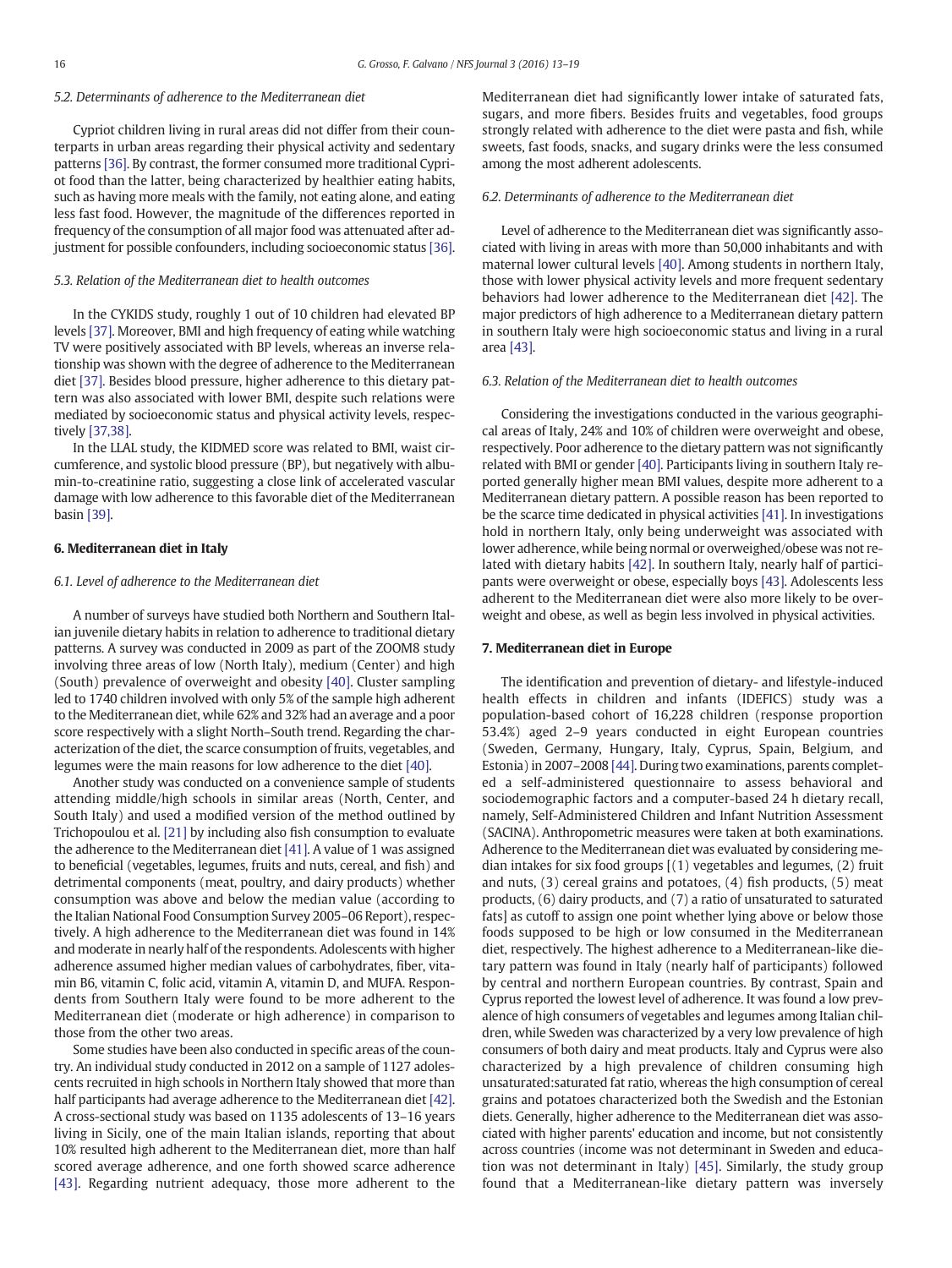<span id="page-4-0"></span>associated with baseline obesity and percent fat mass and with a 2-year change in BMI, BMI z-scores, waist circumference, and waist-to-hip ratio. However, when looking at national-level analyses, the baseline inverse association between high adherence to the Mediterranean diet and overweight was statistically significant only among Hungarian children and the prospective change only in Belgium. After adjustment for potential confounding factors, all measures remained significant with the exception of fat mass, suggesting that this dietary pattern may be inversely related to overweight and obesity, but not clearly associated with fat distribution per se.

#### 8. Discussion

This overview of studies conducted on children and adolescents living in the southern European countries showed that, on average, most of the investigations concluded that roughly half of surveys' participants have an average adherence to the Mediterranean dietary pattern (measured by the KIDMED or any other score), while nearly half may have scarce adherence, with a trend toward poorer adherence over time. Adherence to the Mediterranean diet was not always associated with better metabolic and weight status, but it was consistently related with demographic and social characteristics of the study participants and their parents. The situation does not look particularly different across southern European countries. Only one study [\[45\]](#page-5-0) reported higher levels of adherence to the Mediterranean dietary pattern in Italian children compared with other countries, as well as with other individual studies conducted in Italy. However, depending on the regional (north versus south) and environmental (urban versus rural) areas of investigation, results may vary with a great extent and the general trend is a shifting away from traditional dietary patterns.

Societal changes have led to this progressive change due to the substantial socioeconomic changes throughout all Europe over the past years. Despite general improvements in health status of inhabitants of eastern European countries are suggesting improvements in dietary habits of such populations, epidemiological studies are also showing that dietary patterns in southern European countries are changing toward unhealthy food choices. Modern dietary habits of individuals living the Mediterranean area include an increase in energy intake, a higher consumption of meat products and foods with low nutrient density (i.e., soft drinks and sweets), and a total reduction in fruits and vegetables leading to decreased intake of antioxidant compounds and fiber. The level of adherence to the Mediterranean diet has been also explored in a number of studies involving the adult population, showing similar findings to those observed in children and adolescents, especially regarding the role of socioeconomic status [46–[49\].](#page-5-0) Nevertheless, the health benefits among the higher adherent are remarkable [50–[54\].](#page-6-0) However, the situation is in line with findings showed in this review, describing demographic and social circumstances as the main determinants of adherence to the Mediterranean diet among young populations. Engagement in unhealthy behaviors, such as scarce physical activity and overall poor diet quality, seem to be associated with loss of adherence to traditional dietary patterns in Mediterranean countries and the adoption of new dietary habits especially among the youngest generations.

Several factors related with the demographic change have contributed to this nutrition transition. For instance, the improved socioeconomic conditions in Europe have led to an increased commercial availability of food. However, several reports emphasized on the dramatic changing in food supply and availability in both Mediterranean and non-Mediterranean countries with opposite consequences [\[55\].](#page-6-0) Over the last 40 years, the increase in total energy availability (with increase from lipids and fall from carbohydrates) among Mediterranean European countries was accompanied with a high availability of non-Mediterranean food groups (animal fats, vegetable oils, sugar, and meat), whereas the availability of alcoholic beverages, including wine, and legumes decreased substantially [\[56,57\]](#page-6-0). By contrast, despite olive oil, vegetables, fruits, and fish are still more available than other areas, non-Mediterranean countries are acquiring a significant increased availability of such Mediterranean goods, contributing to their consumption [\[57\].](#page-6-0) Non-Mediterranean countries are experiencing similar moving away from traditional food habits, more likely to be settled in older individuals. On the other hand, young people may have increased awareness of international dietary patterns that combine pleasant taste with positive health effects, such as the Mediterranean one. The socioeconomic transition affecting also Eastern European countries is determining significant changes in food consumption and dietary habits, and positive trends on health status, with decreased mortality and increased lifespan associated with higher adherence to Mediterraneanlike dietary patterns. Education may play an important role on these positive trends, as it has been documented in several studies that individuals with higher education have healthier food choices (i.e., more adherent to the Mediterranean diet) probably due to increased nutrition knowledge and increased motivation to follow healthy lifestyles <sup>(41,</sup>  $42$ ). By contrast, the urbanization of life, together with the improvement in services and networking, may lead also to a more stressful lifestyle, less time spent on cooking, and more time out of home, which may lead with a loss of family values and less control over the youngest generations, which in turn has been demonstrated to be a determinant of diet quality also among younger generations living in the Mediterranean countries [\[58,59\]](#page-6-0).

Information reported in the present review has to be taken into account in light of some limitations. First, cross-sectional studies reviewed in this paper have limited ability to establish causal relationships between diet and health outcomes (i.e., results affected by reverse causality). Second, several studies have been conducted over 10 years ago, thus dietary habits may have changed over time and not reflect current eating patterns. Third, this was a narrative review, thus it lacked of systematic methods to search and find the evidence presented.

#### 9. Conclusions

Major determinants of adherence to a traditional Mediterranean dietary pattern in southern European countries rely on social e demographic factors. Children and adolescents may be the age-groups with the most deteriorated Mediterranean diet profile and high diet quality is associated with overall better physical health. It is plausible that family environment may have a better social background and may be more supportive and caring as well as may encourage healthy eating habits and behaviors. There is a need for nutrition education programs to establish healthy eating habits at a young age that will have beneficial effects in later life. However, the main targets for such intervention should not be limited to children and adolescents but also include parents, teachers, and physicians.

#### Conflict of interest

The authors declare that they have no conflict of interest.

#### References

- [1] [A. Bach, L. Serra-Majem, J.L. Carrasco, B. Roman, J. Ngo, I. Bertomeu, B. Obrador, The](http://refhub.elsevier.com/S2352-3646(15)30055-9/rf0005) [use of indexes evaluating the adherence to the Mediterranean diet in epidemiolog](http://refhub.elsevier.com/S2352-3646(15)30055-9/rf0005)[ical studies: a review, Public Health Nutr. 9 \(2006\) 132](http://refhub.elsevier.com/S2352-3646(15)30055-9/rf0005)–146.
- [2] M. Blanquer, A. Garcia-Alvarez, L. Ribas-Barba, T.M. Wijnhoven, G. Tabacchi, M. Gurinovic, L. Serra-Majem, How to find information on national food and nutrient consumption surveys across Europe: systematic literature review and questionnaires to selected country experts are both good strategies, Br. J. Nutr. 101 (Suppl. 2) (2009) S37–S50, http://dx.doi.org[/10.1017/S0007114509990572](http://dx.doi.org/10.1017/S0007114509990572).
- [3] A. Garcia-Alvarez, M. Blanquer, L. Ribas-Barba, T.M. Wijnhoven, G. Tabacchi, M. Gurinovic, L. Serra-Majem, How does the quality of surveys for nutrient intake adequacy assessment compare across Europe? A scoring system to rate the quality of data in such surveys, Br. J. Nutr. 101 (Suppl. 2) (2009) S51–S63, http://dx.doi.org/ [10.1017/S0007114509990584](http://dx.doi.org/10.1017/S0007114509990584).
- [4] F. Sofi, C. Macchi, R. Abbate, G.F. Gensini, A. Casini, Mediterranean diet and health status: an updated meta-analysis and a proposal for a literature-based adherence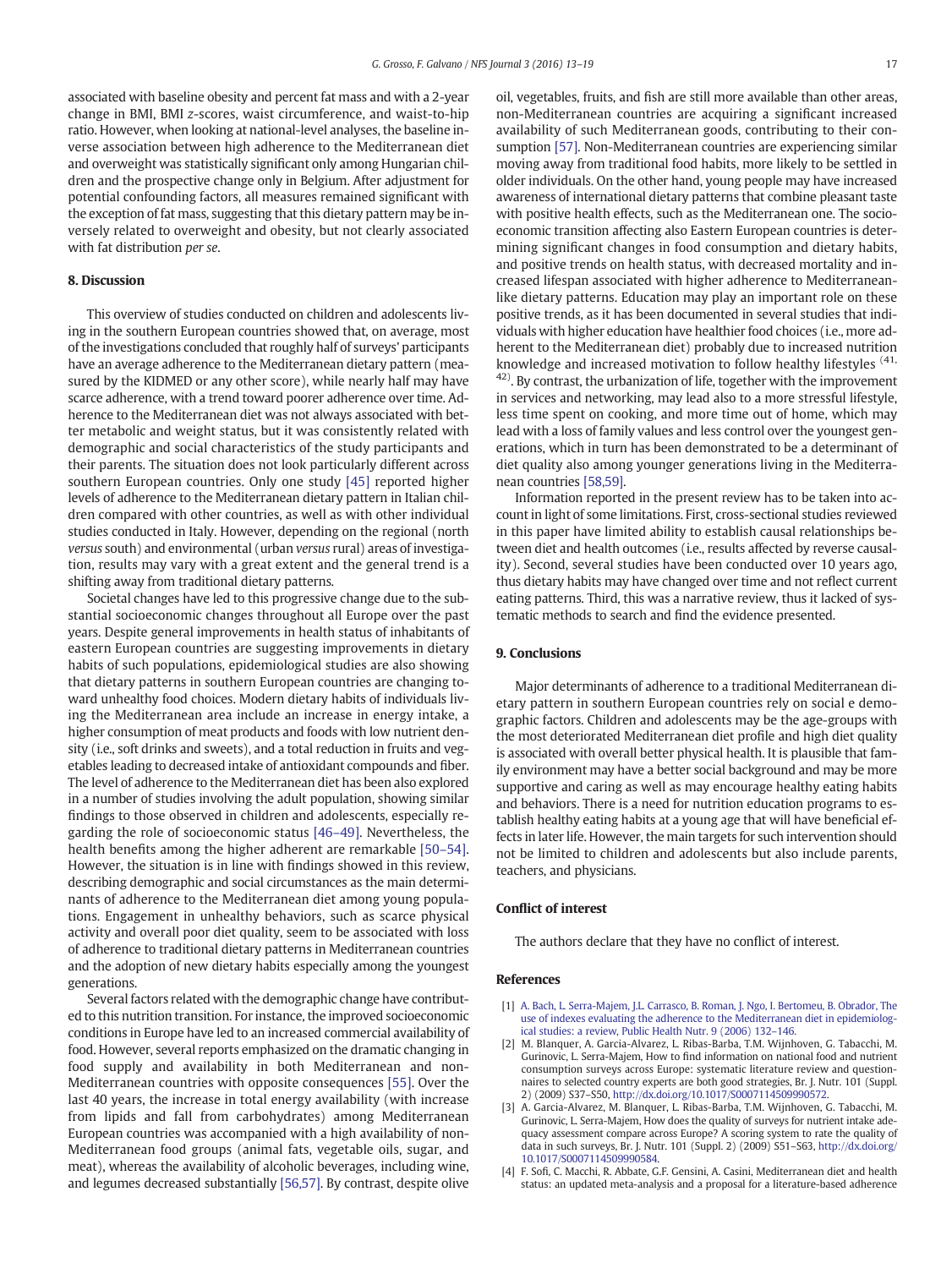<span id="page-5-0"></span>score, Public Health Nutr. 17 (2014) 2769–2782, http://dx.doi.org/[10.1017/](http://dx.doi.org/10.1017/S1368980013003169) [S1368980013003169](http://dx.doi.org/10.1017/S1368980013003169).

- [5] [A. De Lorenzo, A. Noce, M. Bigioni, V. Calabrese, D.G. Della Rocca, N. Di Daniele, C.](http://refhub.elsevier.com/S2352-3646(15)30055-9/rf0025) [Tozzo, L. Di Renzo, The effects of Italian Mediterranean organic diet \(IMOD\) on](http://refhub.elsevier.com/S2352-3646(15)30055-9/rf0025) [health status, Curr. Pharm. Des. 16 \(2010\) 814](http://refhub.elsevier.com/S2352-3646(15)30055-9/rf0025)–824.
- [6] G. Grosso, S. Marventano, J. Yang, A. Micek, A. Pajak, L. Scalfi, F. Galvano, S.N. Kales, A comprehensive meta-analysis on evidence of Mediterranean diet and cardiovascular disease: are individual components equal? Crit. Rev. Food Sci. Nutr. 0 (2015), http://dx.doi.org[/10.1080/10408398.2015.1107021](http://dx.doi.org/10.1080/10408398.2015.1107021).
- [7] G. Grosso, A. Mistretta, A. Frigiola, S. Gruttadauria, A. Biondi, F. Basile, P. Vitaglione, N. D'Orazio, F. Galvano, Mediterranean diet and cardiovascular risk factors: a systematic review, Crit. Rev. Food Sci. Nutr. 54 (2014) 593–610, http://dx.doi.org[/10.](http://dx.doi.org/10.1080/10408398.2011.596955) [1080/10408398.2011.596955](http://dx.doi.org/10.1080/10408398.2011.596955).
- [8] [G. Grosso, A. Mistretta, S. Marventano, A. Purrello, P. Vitaglione, G. Calabrese, F.](http://refhub.elsevier.com/S2352-3646(15)30055-9/rf0040) Drago, F. Galvano, Benefi[cial effects of the mediterranean diet on metabolic syn](http://refhub.elsevier.com/S2352-3646(15)30055-9/rf0040)[drome, Curr. Pharm. Des. 20 \(2014\) 5039](http://refhub.elsevier.com/S2352-3646(15)30055-9/rf0040)–5044.
- [9] G. Grosso, S. Buscemi, F. Galvano, A. Mistretta, S. Marventano, V. La Vela, F. Drago, S. Gangi, F. Basile, A. Biondi, Mediterranean diet and cancer: epidemiological evidence and mechanism of selected aspects, BMC Surg. 13 (Suppl. 2) (2013) S14, http://dx. doi.org/10.1186/1471–[2482-13-S2-S14.](#page-0-0)
- [10] L. Schwingshackl, G. Hoffmann, Adherence to Mediterranean diet and risk of cancer: an updated systematic review and meta-analysis of observational studies, Cancer Med. (2015), http://dx.doi.org[/10.1002/cam4.539](http://dx.doi.org/10.1002/cam4.539).
- [11] M.A. Martinez-Gonzalez, J. Salas-Salvado, R. Estruch, D. Corella, M. Fito, E. Ros, I. Predimed, Benefits of the Mediterranean diet: insights from the PREDIMED study, Prog. Cardiovasc. Dis. 58 (2015) 50–60, http://dx.doi.org[/10.1016/j.pcad.2015.04.](http://dx.doi.org/10.1016/j.pcad.2015.04.003) [003](http://dx.doi.org/10.1016/j.pcad.2015.04.003).
- [12] L.A. Moreno, A. Sarria, B.M. Popkin, The nutrition transition in Spain: a European Mediterranean country, Eur. J. Clin. Nutr. 56 (2002) 992–1003, http://dx.doi.org/ [10.1038/sj.ejcn.1601414](http://dx.doi.org/10.1038/sj.ejcn.1601414).
- [13] M. De Craemer, E. De Decker, I. De Bourdeaudhuij, C. Vereecken, B. Deforche, Y. Manios, G. Cardon, ToyBox-study g, Correlates of energy balance-related behaviours in preschool children: a systematic review, Obes. Rev. 13 (Suppl. 1) (2012) 13–28, http://dx.doi.org[/10.1111/j.1467-789X.2011.00941.x.](http://dx.doi.org/10.1111/j.1467-789X.2011.00941.x)
- [14] [L. Serra-Majem, R. Garcia-Closas, L. Ribas, C. Perez-Rodrigo, J. Aranceta, Food pat](http://refhub.elsevier.com/S2352-3646(15)30055-9/rf0070)[terns of Spanish schoolchildren and adolescents: the enKid study, Public Health](http://refhub.elsevier.com/S2352-3646(15)30055-9/rf0070) [Nutr. 4 \(2001\) 1433](http://refhub.elsevier.com/S2352-3646(15)30055-9/rf0070)–1438.
- [15] [L. Serra-Majem, L. Ribas, J. Ngo, R.M. Ortega, A. Garcia, C. Perez-Rodrigo, J. Aranceta,](http://refhub.elsevier.com/S2352-3646(15)30055-9/rf0075) [Food, youth and the Mediterranean diet in Spain. Development of KIDMED, Medi](http://refhub.elsevier.com/S2352-3646(15)30055-9/rf0075)[terranean diet quality index in children and adolescents, Public Health Nutr. 7](http://refhub.elsevier.com/S2352-3646(15)30055-9/rf0075) [\(2004\) 931](http://refhub.elsevier.com/S2352-3646(15)30055-9/rf0075)–935.
- [16] L. Serra-Majem, L. Ribas, A. Garcia, C. Perez-Rodrigo, J. Aranceta, Nutrient adequacy and Mediterranean diet in Spanish school children and adolescents, Eur. J. Clin. Nutr. 57 (Suppl. 1) (2003) S35–S39, http://dx.doi.org[/10.1038/sj.ejcn.1601812](http://dx.doi.org/10.1038/sj.ejcn.1601812).
- [17] M. Mariscal-Arcas, D. Romaguera, A. Rivas, B. Feriche, A. Pons, J.A. Tur, F. Olea-Serrano, Diet quality of young people in southern Spain evaluated by a Mediterranean adaptation of the Diet Quality Index-International (DQI-I), Br. J. Nutr. 98 (2007) 1267–1273, http://dx.doi.org[/10.1017/S0007114507781424](http://dx.doi.org/10.1017/S0007114507781424).
- [18] M. Mariscal-Arcas, A. Rivas, J. Velasco, M. Ortega, A.M. Caballero, F. Olea-Serrano, Evaluation of the Mediterranean diet quality index (KIDMED) in children and adolescents in southern Spain, Public Health Nutr. 12 (2009) 1408–1412, http://dx.doi. org[/10.1017/S1368980008004126](http://dx.doi.org/10.1017/S1368980008004126).
- [19] [J.A. Tur, D. Romaguera, A. Pons, Adherence to the Mediterranean dietary pattern](http://refhub.elsevier.com/S2352-3646(15)30055-9/rf0095) [among the population of the Balearic Islands, Br. J. Nutr. 92 \(2004\) 341](http://refhub.elsevier.com/S2352-3646(15)30055-9/rf0095)–346.
- [20] R. Llull, Bibiloni M. del Mar, E. Martinez, A. Pons, J.A. Tur, Compliance with the 2010 nutritional objectives for the Spanish population in the Balearic Islands' adolescents, Ann. Nutr. Metab. 58 (2011) 212–219, http://dx.doi.org[/10.1159/000330114.](http://dx.doi.org/10.1159/000330114)
- [21] [A. Trichopoulou, A. Kouris-Blazos, M.L. Wahlqvist, C. Gnardellis, P. Lagiou, E.](http://refhub.elsevier.com/S2352-3646(15)30055-9/rf0105) [Polychronopoulos, T. Vassilakou, L. Lipworth, D. Trichopoulos, Diet and overall sur](http://refhub.elsevier.com/S2352-3646(15)30055-9/rf0105)[vival in elderly people, BMJ 311 \(1995\) 1457](http://refhub.elsevier.com/S2352-3646(15)30055-9/rf0105)–1460.
- [22] A.E. Ozen, M. Bibiloni Mdel, M.A. Murcia, A. Pons, J.A. Tur, Adherence to the Mediterranean diet and consumption of functional foods among the Balearic Islands' adolescent population, Public Health Nutr. 18 (2015) 659–668, http://dx.doi.org/[10.1017/](http://dx.doi.org/10.1017/S1368980014000809) [S1368980014000809](http://dx.doi.org/10.1017/S1368980014000809).
- [23] M. Bibiloni Mdel, J. Pich, A. Cordova, A. Pons, J.A. Tur, Association between sedentary behaviour and socioeconomic factors, diet and lifestyle among the Balearic Islands adolescents, BMC Public Health 12 (2012) 718, http://dx.doi.org/[10.1186/1471-](http://dx.doi.org/10.1186/1471-2458-12-718) [2458-12-718](http://dx.doi.org/10.1186/1471-2458-12-718).
- [24] M. Bibiloni Mdel, E. Martinez, R. Llull, A. Pons, J.A. Tur, Western and Mediterranean dietary patterns among Balearic Islands' adolescents: socio-economic and lifestyle determinants, Public Health Nutr. 15 (2012) 683–692, http://dx.doi.org[/10.1017/](http://dx.doi.org/10.1017/S1368980011002199) [S1368980011002199](http://dx.doi.org/10.1017/S1368980011002199).
- [25] H. Schroder, M.A. Mendez, S.F. Gomez, M. Fito, L. Ribas, J. Aranceta, L. Serra-Majem, Energy density, diet quality, and central body fat in a nationwide survey of young Spaniards, Nutrition 29 (2013) 1350–1355, http://dx.doi.org[/10.1016/j.nut.2013.](http://dx.doi.org/10.1016/j.nut.2013.05.019) [05.019](http://dx.doi.org/10.1016/j.nut.2013.05.019).
- [26] M. Mar Bibiloni, E. Martinez, R. Llull, E. Maffiotte, M. Riesco, I. Llompart, A. Pons, J.A. Tur, Metabolic syndrome in adolescents in the Balearic Islands, a Mediterranean region, Nutr. Metab. Cardiovasc. Dis. 21 (2011) 446–454, http://dx.doi.org[/10.1016/j.](http://dx.doi.org/10.1016/j.numecd.2009.11.008) [numecd.2009.11.008](http://dx.doi.org/10.1016/j.numecd.2009.11.008).
- [27] [M.D. Kontogianni, N. Vidra, A.E. Farmaki, S. Koinaki, K. Belogianni, S. Sofrona, F.](http://refhub.elsevier.com/S2352-3646(15)30055-9/rf0135) [Magkanari, M. Yannakoulia, Adherence rates to the Mediterranean diet are low in](http://refhub.elsevier.com/S2352-3646(15)30055-9/rf0135) [a representative sample of Greek children and adolescents, J. Nutr. 138 \(2008\)](http://refhub.elsevier.com/S2352-3646(15)30055-9/rf0135) 1951–[1956.](http://refhub.elsevier.com/S2352-3646(15)30055-9/rf0135)
- [28] P. Farajian, G. Risvas, K. Karasouli, G.D. Pounis, C.M. Kastorini, D.B. Panagiotakos, A. Zampelas, Very high childhood obesity prevalence and low adherence rates to the

Mediterranean diet in Greek children: the GRECO study, Atherosclerosis 217 (2011) 525–530, http://dx.doi.org/[10.1016/j.atherosclerosis.2011.04.003.](http://dx.doi.org/10.1016/j.atherosclerosis.2011.04.003)

- [29] K.N. Priftis, D.B. Panagiotakos, M.B. Anthracopoulos, A. Papadimitriou, P. Nicolaidou, Aims, methods and preliminary findings of the physical activity, nutrition and allergies in children examined in Athens (PANACEA) epidemiological study, BMC Public Health 7 (2007) 140, http://dx.doi.org/[10.1186/1471-2458-7-140.](http://dx.doi.org/10.1186/1471-2458-7-140)
- [30] S. Papadaki, E. Mavrikaki, Greek adolescents and the Mediterranean diet: factors affecting quality and adherence, Nutrition 31 (2015) 345–349, http://dx.doi.org[/10.](http://dx.doi.org/10.1016/j.nut.2014.09.003) [1016/j.nut.2014.09.003.](http://dx.doi.org/10.1016/j.nut.2014.09.003)
- [31] F. Arvaniti, K.N. Priftis, A. Papadimitriou, M. Papadopoulos, E. Roma, M. Kapsokefalou, M.B. Anthracopoulos, D.B. Panagiotakos, Adherence to the Mediterranean type of diet is associated with lower prevalence of asthma symptoms, among 10–12 years old children: the PANACEA study, Pediatr. Allergy Immunol. 22 (2011) 283–289, http://dx.doi.org/[10.1111/j.1399-3038.2010.01113.x](http://dx.doi.org/10.1111/j.1399-3038.2010.01113.x).
- [32] G. Antonogeorgos, D.B. Panagiotakos, D. Grigoropoulou, A. Papadimitriou, M. Anthracopoulos, P. Nicolaidou, K.N. Priftis, The mediating effect of parents' educational status on the association between adherence to the Mediterranean diet and childhood obesity: the PANACEA study, Int. J. Public Health 58 (2013) 401–408, http://dx.doi.org/[10.1007/s00038-012-0424-3.](http://dx.doi.org/10.1007/s00038-012-0424-3)
- [33] C. Lazarou, D.B. Panagiotakos, C. Kouta, A.L. Matalas, Dietary and other lifestyle characteristics of Cypriot school children: results from the nationwide CYKIDS study, BMC Public Health 9 (2009) 147, http://dx.doi.org/[10.1186/1471-2458-9-147.](http://dx.doi.org/10.1186/1471-2458-9-147)
- [34] C. Lazarou, D.B. Panagiotakos, A.L. Matalas, Level of adherence to the Mediterranean diet among children from Cyprus: the CYKIDS study, Public Health Nutr. 12 (2009) 991–1000, http://dx.doi.org/[10.1017/S1368980008003431.](http://dx.doi.org/10.1017/S1368980008003431)
- [35] C. Tsioufi[s, D. Tsiachris, K. Dimitriadis, C. Thomopoulos, D. Syrseloudis, E. Andrikou,](http://refhub.elsevier.com/S2352-3646(15)30055-9/rf0175) [D. Chatzis, E. Taxiarchou, M. Selima, A. Mazaraki, G. Chararis, P. Tolis, A. Gennadi, I.](http://refhub.elsevier.com/S2352-3646(15)30055-9/rf0175) [Andrikou, E. Stefanadi, V. Fragoulis, V. Tzamou, D. Panagiotakos, D. Tousoulis, C.](http://refhub.elsevier.com/S2352-3646(15)30055-9/rf0175) [Stefanadis, Leontio Lyceum ALbuminuria \(3L Study\) epidemiological study: aims,](http://refhub.elsevier.com/S2352-3646(15)30055-9/rf0175) design and preliminary fi[ndings, Hellenic J. Cardiol. 50 \(2009\) 476](http://refhub.elsevier.com/S2352-3646(15)30055-9/rf0175)–483.
- [36] C. Lazarou, T. Kalavana, Urbanization influences dietary habits of Cypriot children: the CYKIDS study, Int. J. Public Health 54 (2009) 69–77, http://dx.doi.org/[10.1007/](http://dx.doi.org/10.1007/s00038-009-8054-0) [s00038-009-8054-0.](http://dx.doi.org/10.1007/s00038-009-8054-0)
- [37] C. Lazarou, D.B. Panagiotakos, A.L. Matalas, Lifestyle factors are determinants of children's blood pressure levels: the CYKIDS study, J. Hum. Hypertens. 23 (2009) 456–463, http://dx.doi.org/[10.1038/jhh.2008.151](http://dx.doi.org/10.1038/jhh.2008.151).
- [38] C. Lazarou, D.B. Panagiotakos, A.L. Matalas, Physical activity mediates the protective effect of the Mediterranean diet on children's obesity status: the CYKIDS study, Nutrition 26 (2010) 61–67, http://dx.doi.org[/10.1016/j.nut.2009.05.014](http://dx.doi.org/10.1016/j.nut.2009.05.014).
- [39] A. Mazaraki, C. Tsioufis, K. Dimitriadis, D. Tsiachris, E. Stefanadi, A. Zampelas, D. Richter, A. Mariolis, D. Panagiotakos, D. Tousoulis, C. Stefanadis, Adherence to the Mediterranean diet and albuminuria levels in Greek adolescents: data from the Leontio Lyceum ALbuminuria (3L study), Eur. J. Clin. Nutr. 65 (2011) 219–225, http://dx.doi.org[/10.1038/ejcn.2010.244.](http://dx.doi.org/10.1038/ejcn.2010.244)
- [40] R. Roccaldo, L. Censi, L. D'Addezio, E. Toti, D. Martone, D. D'Addesa, A. Cernigliaro, group ZS, Adherence to the Mediterranean diet in Italian school children (the ZOOM8 study), Int. J. Food Sci. Nutr. 65 (2014) 621–628, http://dx.doi.org/[10.](http://dx.doi.org/10.3109/09637486.2013.873887) [3109/09637486.2013.873887](http://dx.doi.org/10.3109/09637486.2013.873887).
- [41] M. Noale, M. Nardi, F. Limongi, P. Siviero, L. Caregaro, G. Crepaldi, S. Maggi, Mediterranean Diet Foundation Study G, Adolescents in southern regions of Italy adhere to the Mediterranean diet more than those in the northern regions, Nutr. Res. 34 (2014) 771–779, http://dx.doi.org[/10.1016/j.nutres.2014.08.001.](http://dx.doi.org/10.1016/j.nutres.2014.08.001)
- [42] F. Santomauro, C. Lorini, T. Tanini, L. Indiani, V. Lastrucci, N. Comodo, G. Bonaccorsi, Adherence to Mediterranean diet in a sample of Tuscan adolescents, Nutrition 30 (2014) 1379–1383, http://dx.doi.org/[10.1016/j.nut.2014.04.008.](http://dx.doi.org/10.1016/j.nut.2014.04.008)
- [43] G. Grosso, S. Marventano, S. Buscemi, A. Scuderi, M. Matalone, A. Platania, G. Giorgianni, S. Rametta, F. Nolfo, F. Galvano, A. Mistretta, Factors associated with adherence to the Mediterranean diet among adolescents living in Sicily, Southern Italy, Nutrients 5 (2013) 4908–4923, http://dx.doi.org[/10.3390/nu5124908](http://dx.doi.org/10.3390/nu5124908).
- [44] I. Pigeot, G. Barba, C. Chadjigeorgiou, S. de Henauw, Y. Kourides, L. Lissner, S. Marild, H. Pohlabeln, P. Russo, M. Tornaritis, T. Veidebaum, N. Wawro, A. Siani, Prevalence and determinants of childhood overweight and obesity in European countries: pooled analysis of the existing surveys within the IDEFICS consortium, Int. J. Obes. 33 (2009) 1103–1110, http://dx.doi.org/[10.1038/ijo.2009.142](http://dx.doi.org/10.1038/ijo.2009.142).
- [45] G. Tognon, L.A. Moreno, T. Mouratidou, T. Veidebaum, D. Molnar, P. Russo, A. Siani, Y. Akhandaf, V. Krogh, M. Tornaritis, C. Bornhorst, A. Hebestreit, I. Pigeot, L. Lissner, I. consortium, Adherence to a Mediterranean-like dietary pattern in children from eight European countries. The IDEFICS study, Int. J. Obes. 38 (Suppl. 2) (2014) S108–S114, http://dx.doi.org/[10.1038/ijo.2014.141](http://dx.doi.org/10.1038/ijo.2014.141).
- [46] G. Grosso, S. Marventano, G. Giorgianni, T. Raciti, F. Galvano, A. Mistretta, Mediterranean diet adherence rates in Sicily, southern Italy, Public Health Nutr. 17 (2014) 2001–2009, http://dx.doi.org[/10.1017/S1368980013002188](http://dx.doi.org/10.1017/S1368980013002188).
- [47] M. Bonaccio, A.E. Bonanni, A. Di Castelnuovo, F. De Lucia, M.B. Donati, G. de Gaetano, L. Iacoviello, I. Moli-sani Project, Low income is associated with poor adherence to a Mediterranean diet and a higher prevalence of obesity: cross-sectional results from the Moli-sani study, BMJ Open (2012) 2, http://dx.doi.org[/10.1136/bmjopen-2012-](http://dx.doi.org/10.1136/bmjopen-2012-001685) [001685](http://dx.doi.org/10.1136/bmjopen-2012-001685).
- [48] M. Bonaccio, A. Di Castelnuovo, A. Bonanni, S. Costanzo, F. De Lucia, M. Persichillo, F. Zito, M.B. Donati, G. de Gaetano, L. Iacoviello, Decline of the Mediterranean diet at a time of economic crisis. results from the Moli-sani study, Nutr. Metab. Cardiovasc. Dis. 24 (2014) 853–860, http://dx.doi.org[/10.1016/j.numecd.2014.02.014](http://dx.doi.org/10.1016/j.numecd.2014.02.014).
- [49] S. Buscemi, A. Nicolucci, A. Mattina, G. Rosafio, F.M. Massenti, G. Lucisano, F. Galvano, E. Amodio, F. Pellegrini, A.M. Barile, V. Maniaci, G. Grosso, S. Verga, D. Sprini, G.B. Rini, Association of dietary patterns with insulin resistance and clinically silent carotid atherosclerosis in apparently healthy people, Eur. J. Clin. Nutr. 67 (2013) 1284–1290, http://dx.doi.org[/10.1038/ejcn.2013.172](http://dx.doi.org/10.1038/ejcn.2013.172).